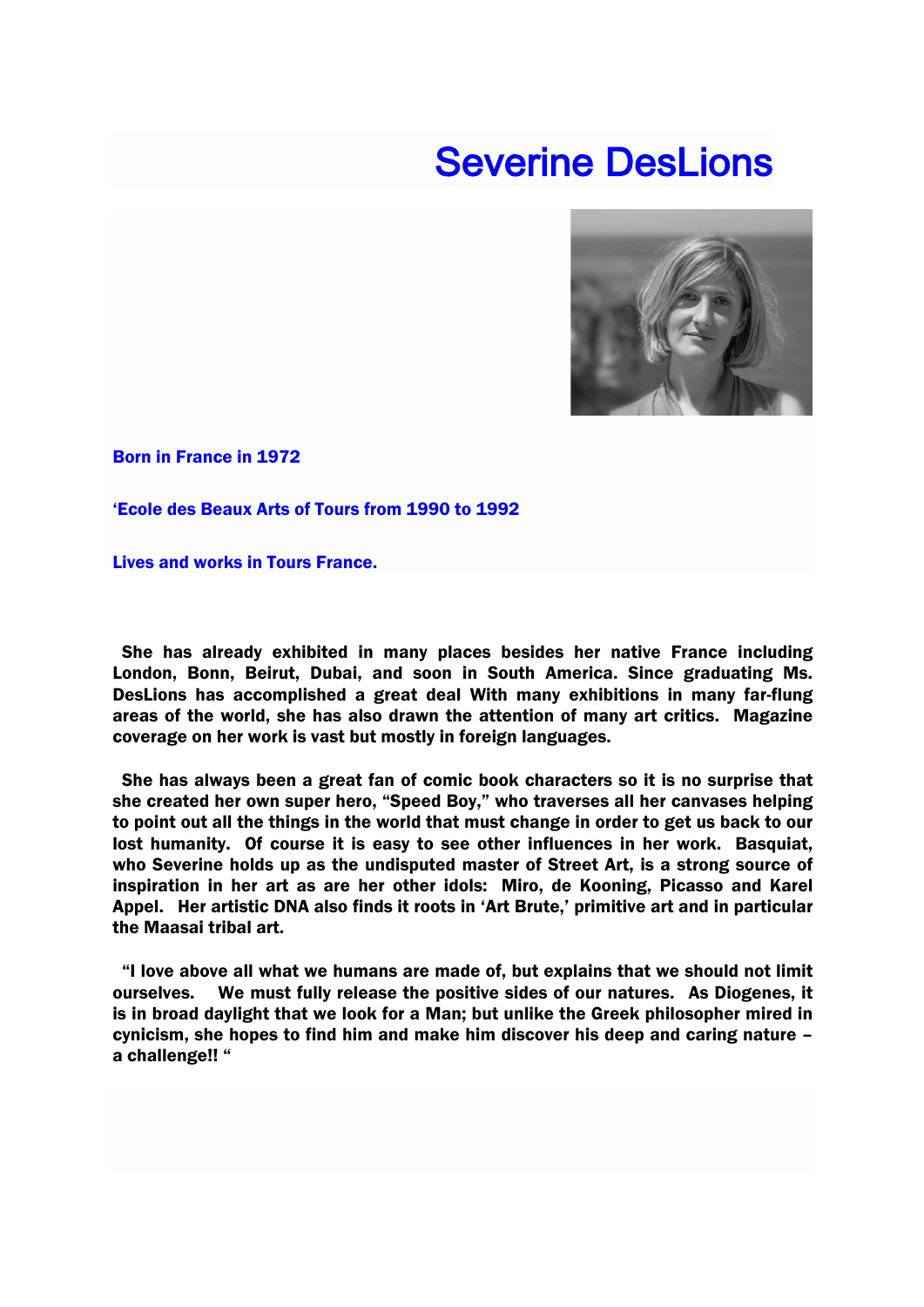## En permanence :

Galerie 21, Tours France

Galerie ARTLAB, Beirut Liban et Emirat d'Abou Dabi

RosettaStone Fine Art Gallery, Floride, ÉTATS-UNIS

Gallerix Art Club, Moscou, RUSSIE

Galerie la Bohême, Deauville

CK.ART SPACE, Seoul, Coree

## A venir :

21 au 24 September 2017 - Asia Contemporary Art Show – Hong Kong, Chine représenté par CK Art Space

12 June – 11 July 2017 – Gallery ANA, Korea

1 au 31 Mai 2017 – "Over the Rainbow" Solo Show – CK. ART SPACE Gallery Seoul, Coree

17 au 20 Mars 2017- Asia Contemporary Art Show – Hong Kong, Chine représenté par CK Art Space Gallery

22 au 26 Decembre 2016 - Seoul Art Show - COEX, Seoul , Corée du Sud représenté par CK Art Space Gallery

15 au 18 Septembre 2016 - Asia Contemporary Art Show - Hong Kong, Chine représenté par CK. Art Space Gallery

11 au 14 Mai 2016– SOAF (Seoul Open Art Fair) - COEX , Seoul, Corée du Sud représenté par CK. Art Space Gallery

2016 – Exposition en partenariat avec le groupe EDF France

5 Novembre 2015 – Rosetta Stone Fine Art Gallery – Opening Season 2015-2016

2015 – Beirut Art Fair – Liban représenté par la galerie ARTLAB